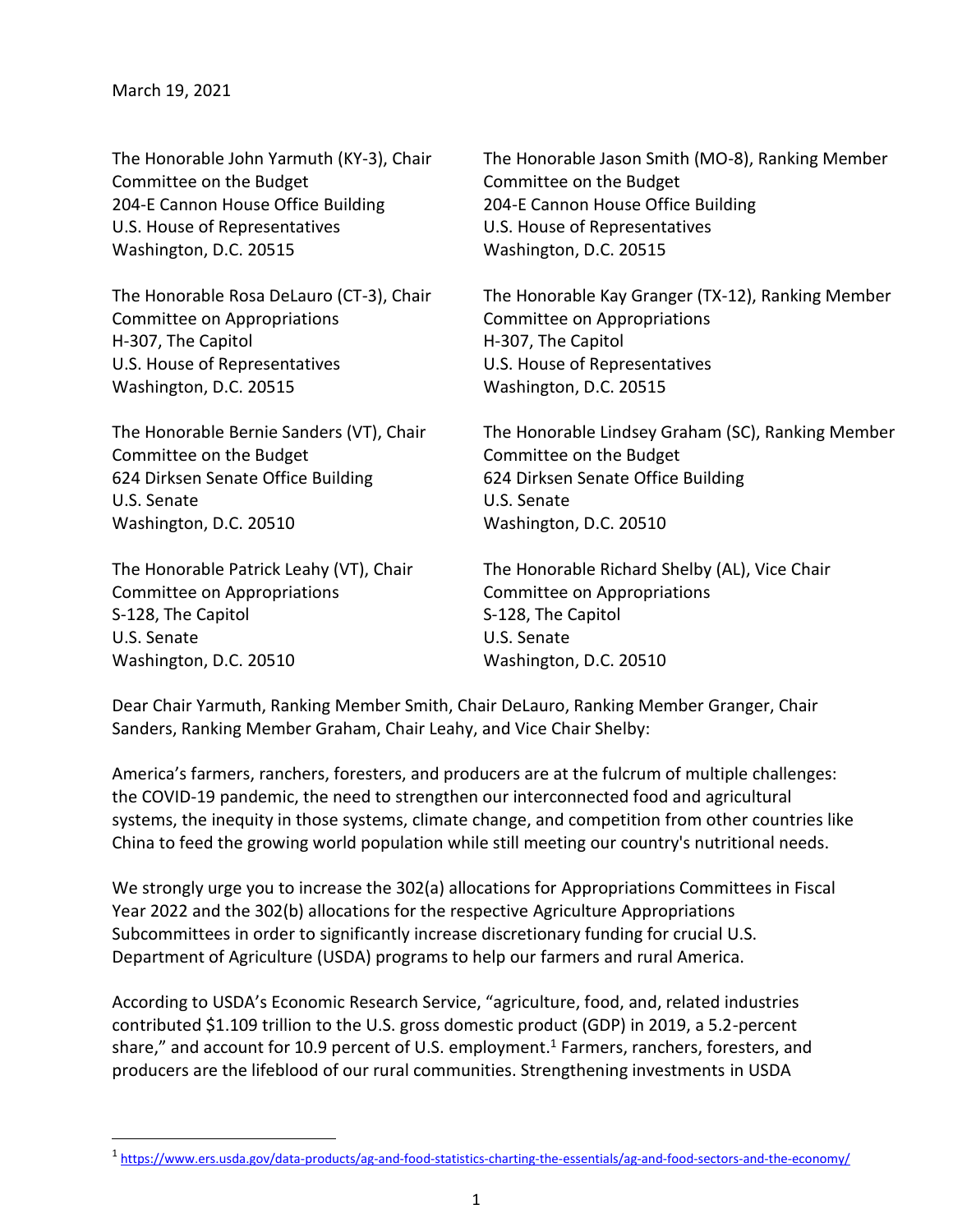programs will help rebuild our rural communities, provide additional resources for socially disadvantaged and veteran farmers and ranchers, enhance our agriculture and food system, provide solutions to climate change, and protect our national security.

As compared to other appropriations subcommittees, the Agriculture Appropriations Subcommittees have not received the same levels of increase. Considering how crucial rural America, agriculture, and food security is to our national security, USDA's programs should reflect similar levels of investment.

For example, the Energy and Water Development, and Related Agencies Subcommittees have had increased funding for the agencies under their jurisdiction from \$34.2 billion in Fiscal Year 2015 to \$49.5 billion in Fiscal Year 2021, a **44.7 percent** increase. The Commerce, Justice, Science, and Related Agencies Subcommittees have also had increased funding for their agencies from \$50.1 billion in Fiscal Year 2015 to \$71.1 billion in Fiscal Year 2021, a **41.9 percent** increase. Over the same time period, the total discretionary funding for the Federal government increased **27 percent**.

The Agriculture, Rural Development, Food and Drug Administration, and Related Agencies Subcommittees have been given much smaller increases, from \$20.6 billion in Fiscal Year 2015 to \$23.4 billion in Fiscal Year 2021, a mere **13.6 percent** increase. Public investment of USDA's programs should be significantly increased because:

- 1.) Farm Production and Conservation programs provide crop insurance, conservation and technical assistance programs, and commodity, lending, and disaster programs for farmers, ranchers, and other stewards of private agricultural lands and non-industrial private forest lands.
- 2.) Food, Nutrition, and Consumer Services programs work to end hunger across the United States and improve the health of all Americans.
- 3.) Food Safety programs ensure that our commercial supply of meat, poultry, egg products, and catfish is safe, wholesome, and properly labeled and packaged.
- 4.) Marketing and Regulatory Programs enable the marketing of U.S. agricultural products, including organic and specialty crops, and ensure the care and health of animals and plants.
- 5.) Research, Education, and Economics programs, that include the Cooperative Extension System and 4-H, deliver science and innovation to our farmers, ranchers, foresters, and producers, giving them the tools needed to help mitigate the impacts of challenges facing our world, while still improving our Nation's food security.
- 6.) Rural Development programs improve our rural economy and quality of life in our rural communities by providing financial support for essential public facilities and services, which include broadband, electric and telephone service, emergency service facilities, health clinics, housing, and water and sewer systems.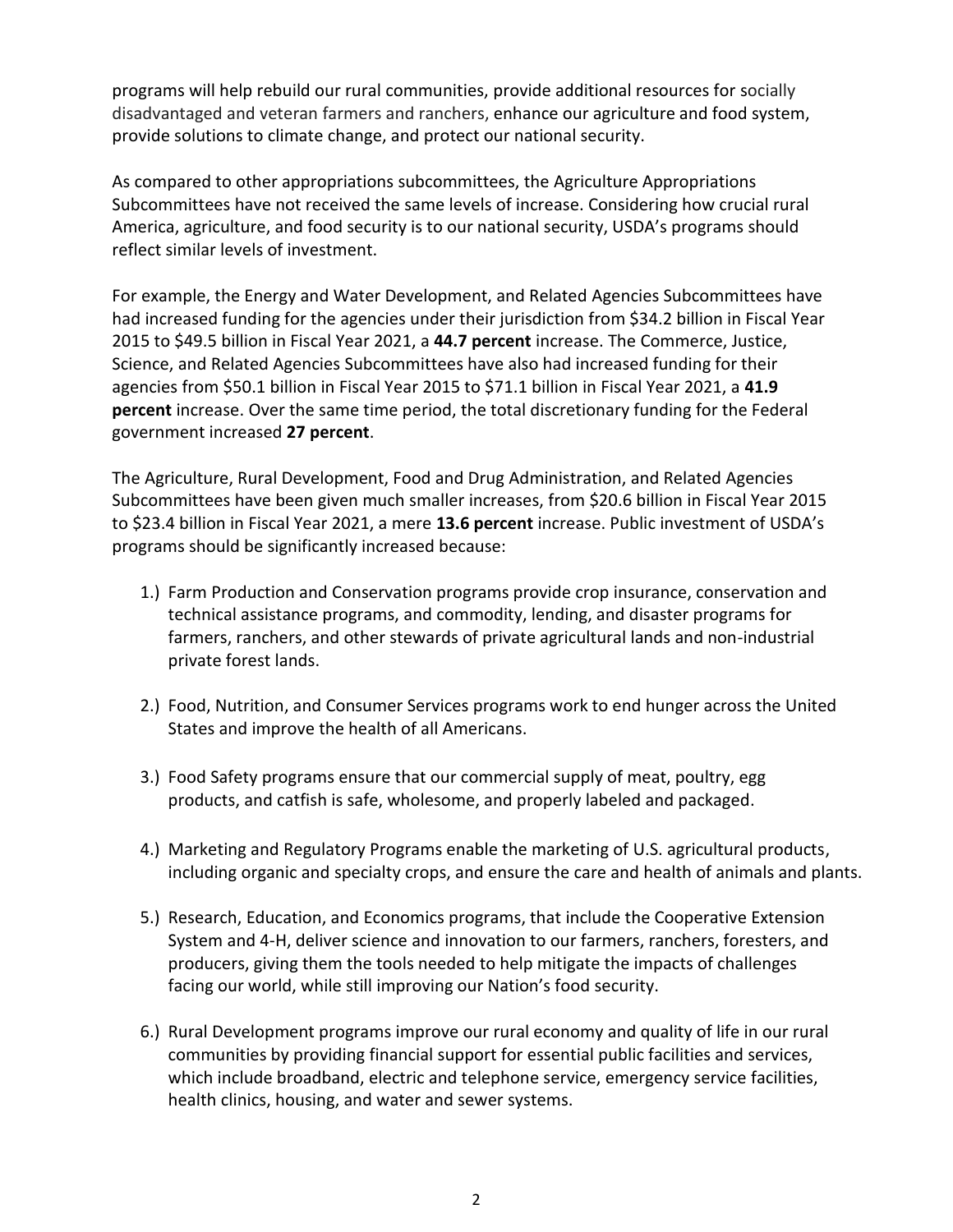7.) Trade and Foreign Agricultural Affairs programs provide farmers, ranchers, and producers with opportunities to compete globally by promoting exports of U.S. agricultural products.

We join in this urgent call to substantially increase public investment in USDA's programs and strongly urge your respective committees to increase 302(a) allocations and 302(b) allocations for Agriculture Appropriations Subcommittees.

Thank you for your consideration.

Sincerely,

Agricultural & Applied Economics Association Agricultural Retailers Association American Association of Meat Processors American Association of Mycobacterial Diseases American Dairy Science Association American Farm Bureau Federation American Farmland Trust American Horticulture Industry Association (AmericanHort) American Institute of Biological Sciences American Malting Barley Association American Mushroom Institute American Phytopathological Society American Pulse Association American Society for Horticultural Science American Society for Nutrition American Society of Agronomy American Society of Animal Science American Society of Plant Biologists American Soybean Association American Statistical Association American Veterinary Medical Association Animal Health Institute Aquatic Plant Management Society Association of 1890 Research Directors Association of American Veterinary Medical Colleges Association of Public and Land-Grant Universities Board on Agriculture Assembly Biotechnology Innovation Organization California Association of Winegrape Growers Charles Valentine Riley Memorial Foundation Clif Bar & Company Corn Refiners Association Crop Science Society of America CropLife America Ecological Society of America Entomological Society of America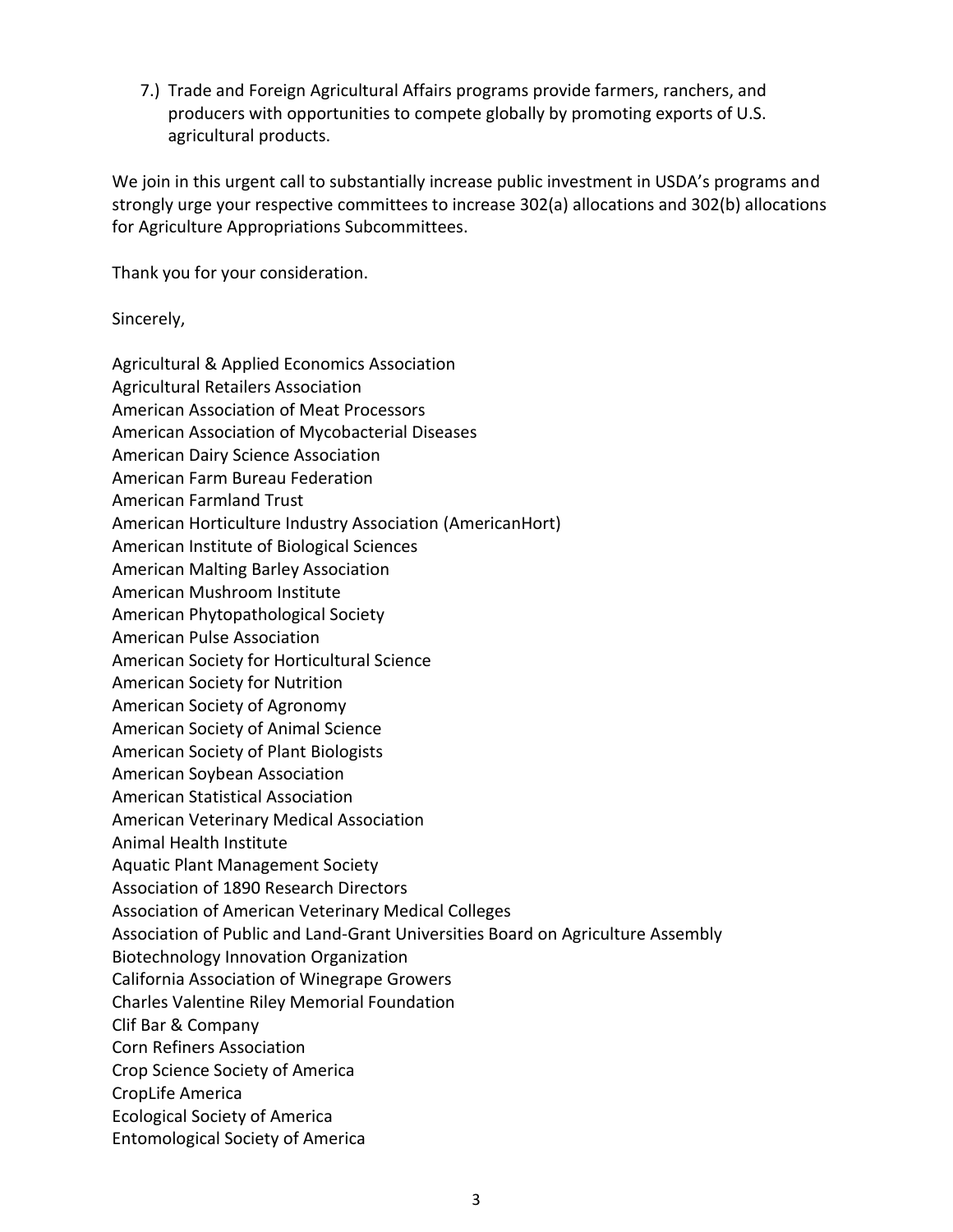Farm Credit Council Farm Journal Foundation Farmers Business Network FASS FRESHFARM Markets Institute of Food Technologists Mycobacterial Diseases of Animals – Multistate Initiative National Agriculture in the Classroom Organization National Association for the Advancement of Animal Science National Association of Conservation Districts National Association of Federal Veterinarians National Association of Wheat Growers National Barley Growers Association National Barley Improvement Committee National Bison Association National Cattlemen's Beef Association National Coalition for Food & Agricultural Research National Corn Growers Association National Grange National Immigrant Farming Initiative National Pork Producers Council National Sunflower Association National Sustainable Agriculture Coalition National Turfgrass Federation National Turkey Federation NC State University North Central Regional Association of Agricultural Experiment Station Directors (NCRA) North Central Weed Science Society Northeastern Regional Association of State Agricultural Experiment Station Directors (NERA) Northeastern Weed Science Society Organic Farming Research Foundation Plant Based Products Council Poultry Science Association Produce Marketing Association Rochester Institute of Technology Rural & Agriculture Council of America Rural Community Alliance Society for Range Management Soil and Water Conservation Society Soil Science Society of America Southern Weed Science Society Supporters of Agricultural Research (SoAR) Foundation The Breakthrough Institute The Fertilizer Institute U.S. Apple Association U.S. Canola Association Union of Concerned Scientists